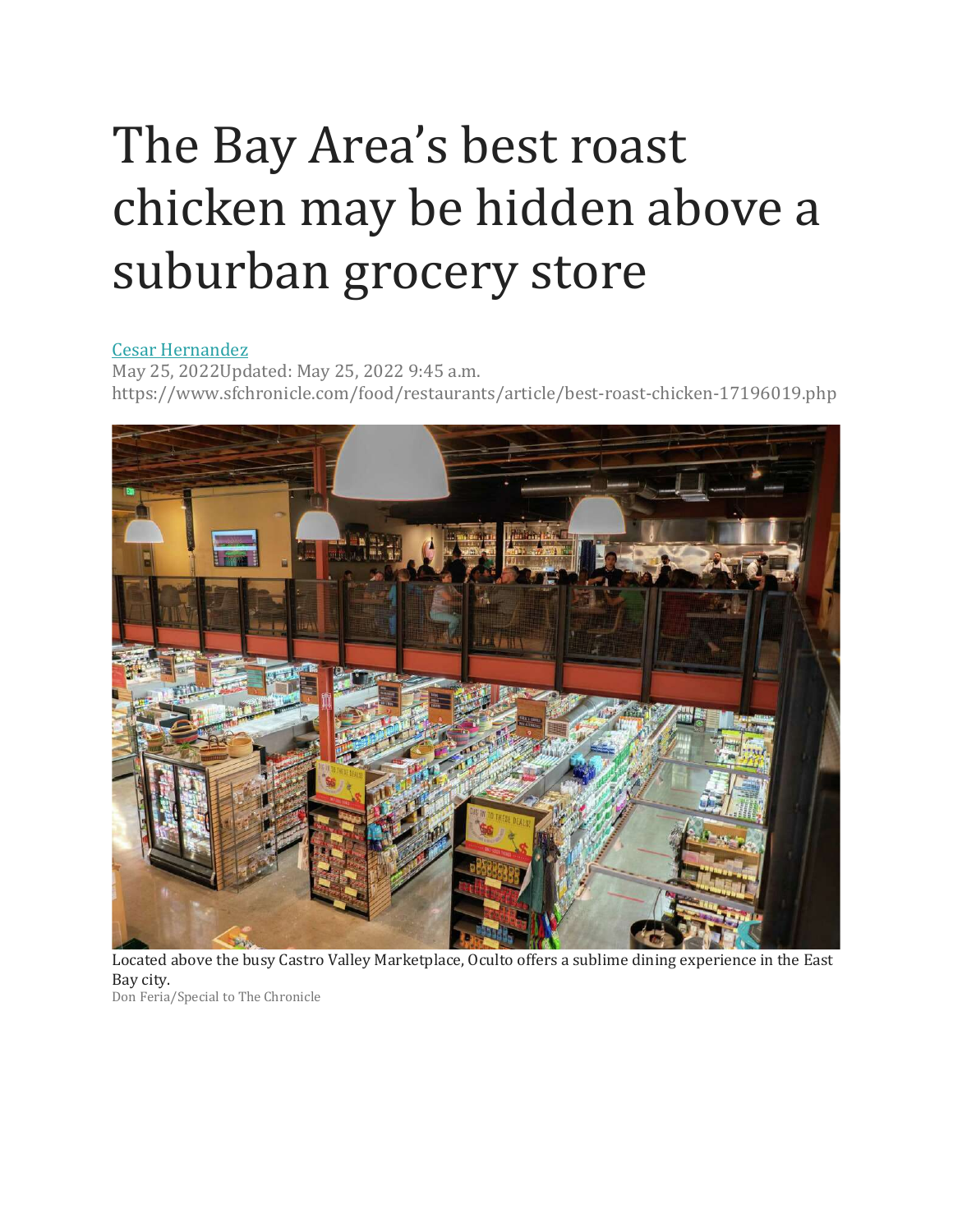Usually when I order roast chicken at a restaurant, I half expect someone to come out and laugh at me. But that's not the case at [Castro](https://www.sfchronicle.com/food/article/Castro-Valley-s-food-scene-is-heating-up-16320172.php) Valley restaurant Oculto. As soon as you sit down, put in your order for the chicken, because just as at cultfavorite Zuni Cafe in San Francisco, it can take a while.

Once it lands on your table — a glamorous half bird (\$38) with its crackly browned skin shimmering from [salsa macha](https://www.sfchronicle.com/food/article/salsa-macha-sf-bay-area-where-to-buy-16118450.php) and butter — you feel like you earned it after your lengthy wait. The chicken sits in a pool of emerald-colored cilantro [zhoug,](https://www.sfchronicle.com/food/article/Bright-Yemeni-hot-sauce-zhoug-is-racing-its-way-15650477.php) meant to balance the bird's richer qualities through acid and chiles. Cutting into the breast expels its savory, juicy essence. Slather each bite in the herby, spicy zhoug for optimal results.

It's a [chicken](https://www.sfchronicle.com/projects/best-fried-chicken-sf-bay-area/) that makes you believe in the supernatural.

Chef and owner Mikey Ochoa wants to cook only food that he wants to eat. On a phone call, we talked about the culinary marvel of the Pizookie, a [pizza-](https://www.sfchronicle.com/projects/best-pizza-sf-bay-area/)shaped cookie from national chain BJ's. The inspiration for Ochoa's chicken comes from a similar place. He loves the utility of grocery store rotisserie chicken and wanted to put his own spin on it. Most of the menu has a similar vibe, kind of like the dream version of something you'd cook at home in a moment of paranormal inspiration.

To start your meal at Oculto, a bowl of seasoned black beans and plantain chips (\$10) opens up the appetite with simplicity. The dish is a typical Venezuelan snack and comes from executive chef Gus Villarroel. Add an order of pickled veggies (\$8) to cut through the cumin-tinged beans. The pickles — briny, salty jicama or sweet and sour daikon — keep the meal centered, especially once you get to the fried plates.

Brussels sprouts (\$13) are fried until the outer leaves are deeply caramelized and crispy. Balanced with sweetness, tang and salt with the help of tamarind, esquite-inspired corn aioli and sodium-packed cotija cheese, the buds enter the cosmos.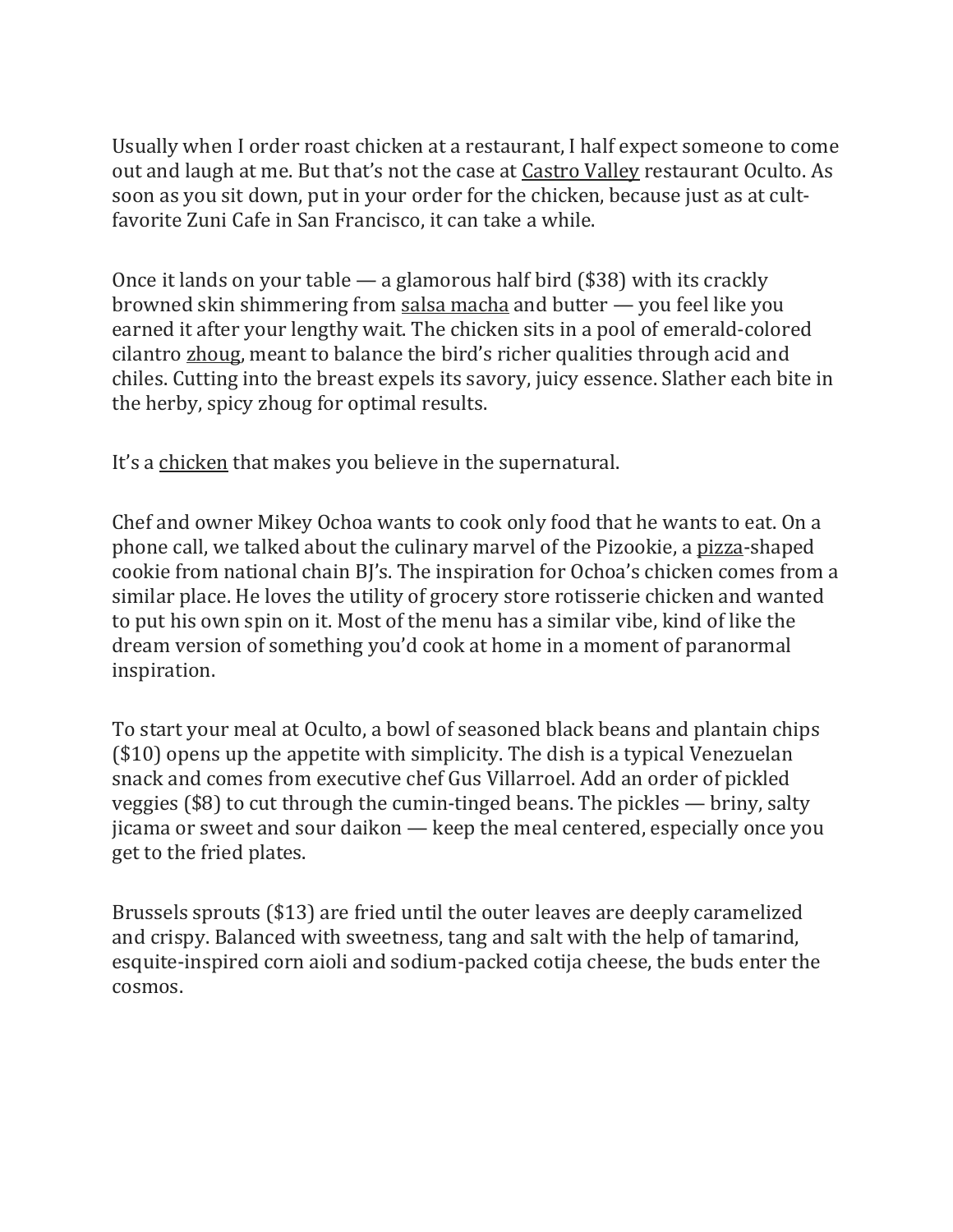

The must-order half chicken al carbon glistens at Oculto in Castro Valley. Don Feria/Special to The Chronicle

The papas bravas (\$14), meanwhile, live in a different pocket of the universe but are grounded in nostalgia. The dish is essentially loaded potatoes, but with a more regal construction, consisting of crunchy marble potatoes topped with mild pasilla peppers and a creamy onion sauce — all held in place by sticky, melted Oaxaca cheese. A nibble of pickles will bring you back to earth.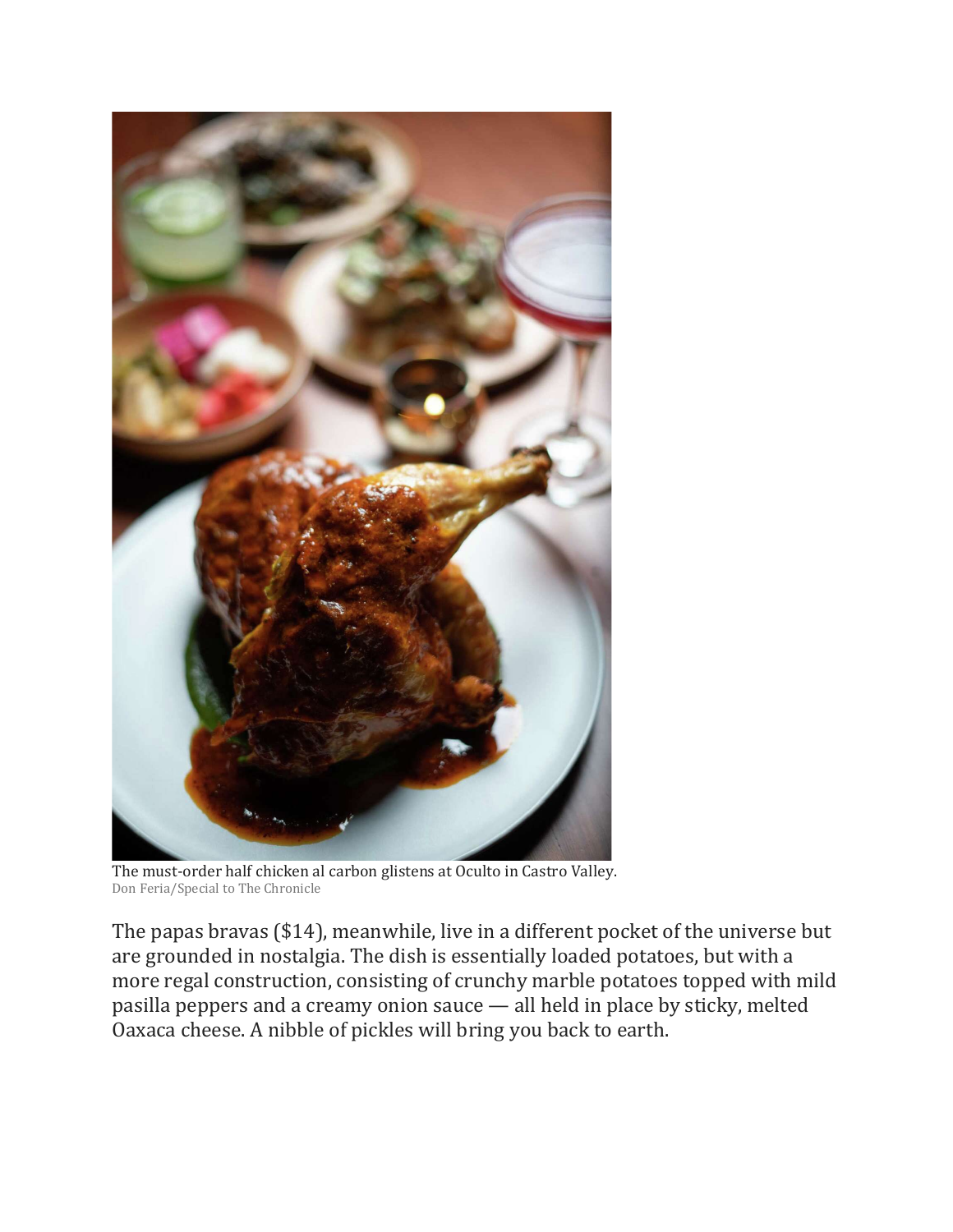

Papas bravas gets its kick from pasilla peppers at Oculto in Castro Valley. Don Feria/Special to The Chronicle

Even the restaurant's location has personal significance for Ochoa, who grew up in Castro Valley and resides in Hayward. The name Oculto, Spanish for hidden,

"Oculto" also has another meaning: occult, or supernatural, and that's partly a nod to Ochoa's background playing in hard-core bands. None of that really factors into the restaurant, but there is something strange about it. It's on the mezzanine of a food hall, the [Castro Valley Marketplace.](https://www.sfchronicle.com/food/article/East-Bay-s-biggest-and-most-ambitious-food-hall-15429276.php) In order to get to it, you have to take the stairs on the west side of the building, then make a sharp right. The dining space has a full view of the vendors below, which makes it an unassuming but slightly clunky dining experience. Oculto inherits the industrial look of the market, with exposed ceilings and steel beams throughout.

Oculto is Ochoa's first restaurant. His pop-up Hermanos Verdes, also in Castro Valley, served food with a similar flair, but only to go. While it was a creative outlet, he's long had his eyes set on a sit-down restaurant experience.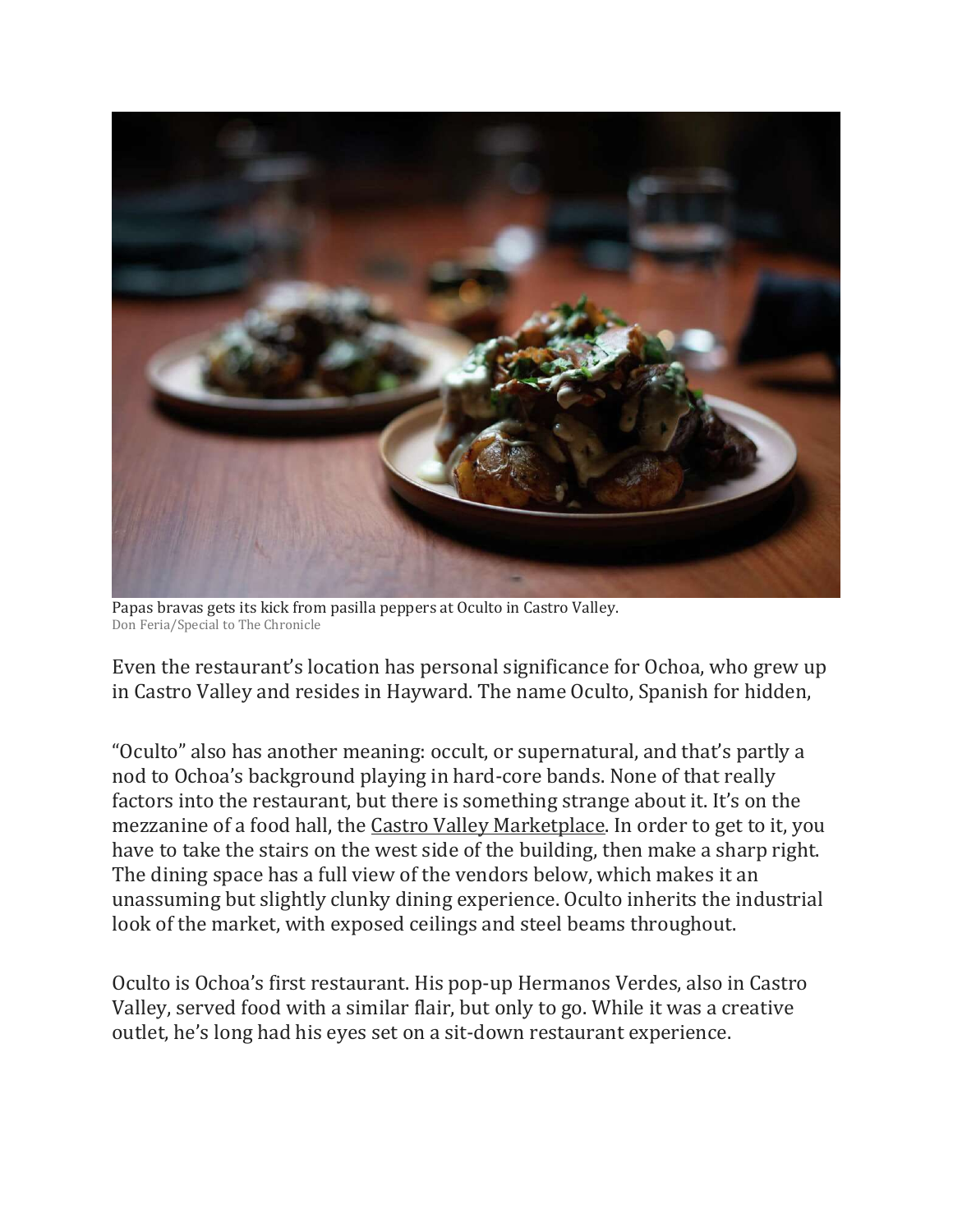Having a full kitchen space let him stretch his legs creatively. Most of the menu shows a particular fascination with vegetables. Ochoa religiously reads Jeremy Fox's book "On Vegetables" every day, and pays homage to the chef with his mole anaranjado (\$29). I wouldn't rank it above the glorious chicken, but I appreciate art when I see it.



Mole anaranjado gets its vibrant color from heirloom carrots at Oculto in Castro Valley. Don Feria/Special to The Chronicle

The exuberant orange mole derives its hue almost entirely from carrots. Its sweetness also comes from the vegetable, but it's brightened further with mangos, preserved kumquats, blood orange olive oil and 97% dark chocolate. It's a lustrous, spiced sauce reminiscent of pumpkin, creating a vivacious bed for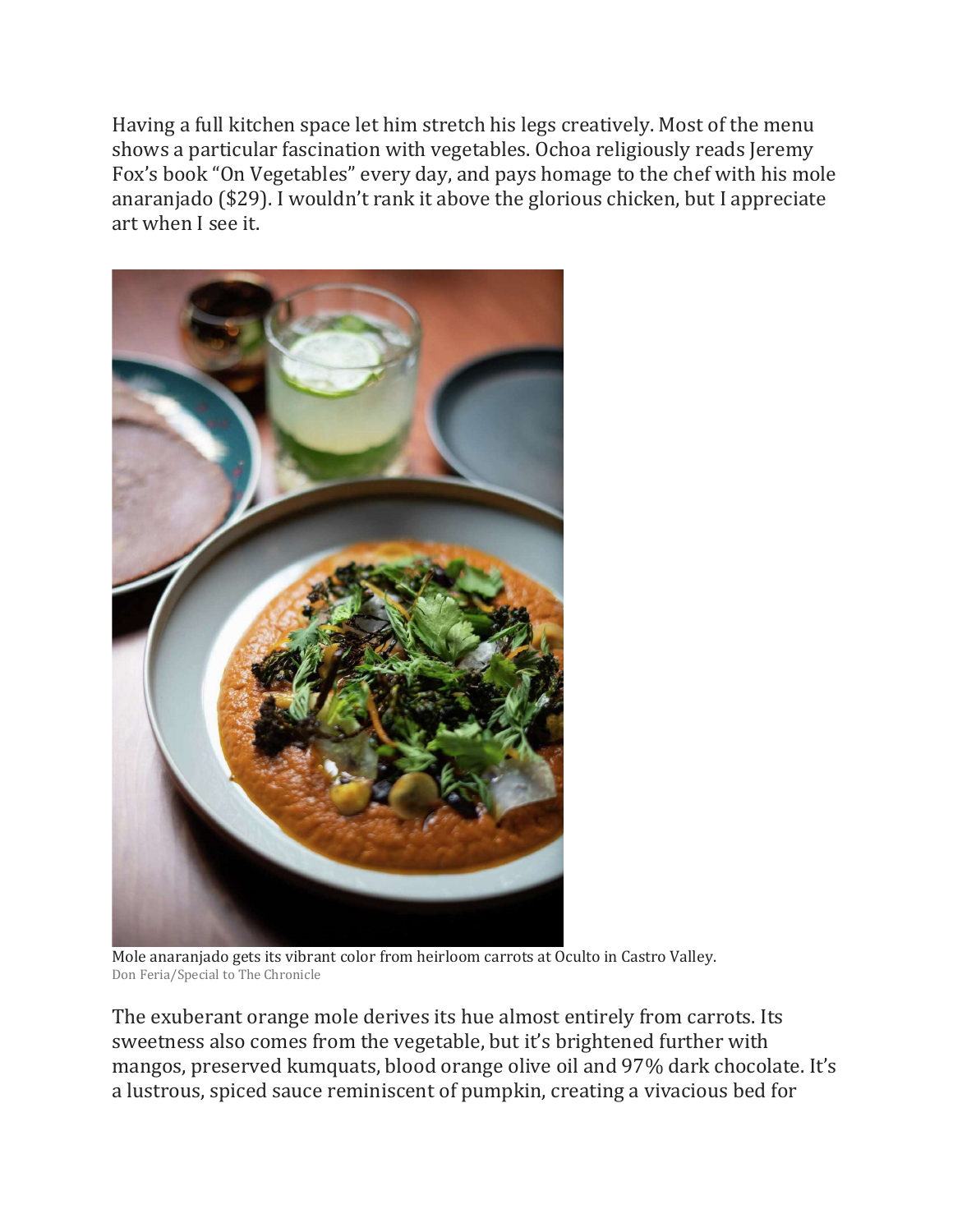carrots, kohlrabi, broccoli and mint. It's served with a side of well-salted Masienda tortillas to tie it all together. Slather the radiant orange mole on the tortillas and let the sharp corn take you from an ethereal realm back to reality.

Oculto's beverage program feels a bit pedestrian compared to the food. His initial [cocktail](https://www.sfchronicle.com/projects/best-cocktail-bars-sf/) collaborator Night Owl comes from a nightclub background and served drinks — like a sweet, mangonada-inspired cocktail rimmed with storebought chamoy — more suitable for a Mexican sports bar. That didn't meet Ochoa's vision, so his crew is taking over the beverage program. Currently Oculto offers only a limited menu of beer, wine and simple cocktails, while new staff is hired and trained.



Chef and co-owner Mikey Ochoa hopes to find a new space for his first restaurant, Oculto, which is currently in the Castro Valley Marketplace. Don Feria/Special to The Chronicle